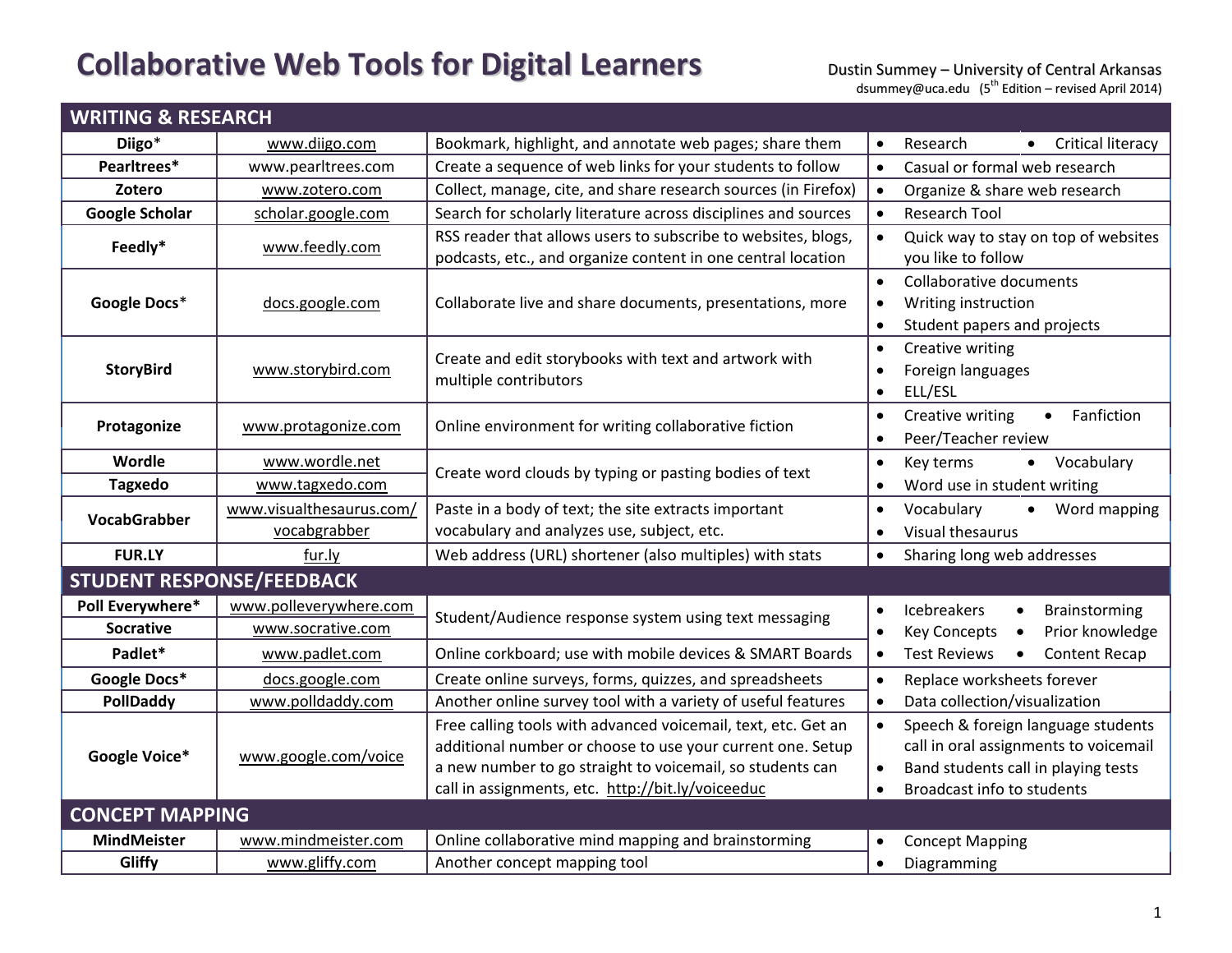| <b>PRESENTATIONS &amp; TIMELINES</b> |                                       |                                                                                                                                     |                                                                                                                                      |  |  |  |
|--------------------------------------|---------------------------------------|-------------------------------------------------------------------------------------------------------------------------------------|--------------------------------------------------------------------------------------------------------------------------------------|--|--|--|
| VoiceThread*                         | www.voicethread.com                   | Have a discussion around different types of media<br>(pics, docs, videos, slideshows); telephone, text, webcam,<br>mic, file upload | <b>Excellent Examples:</b><br>$\bullet$<br>http://bit.ly/vtexamples                                                                  |  |  |  |
| Prezi                                | www.prezi.com                         | Immersive presentation tool; more than a slideshow                                                                                  | <b>Student presentations</b><br>$\bullet$<br>Advance organizers<br>$\bullet$                                                         |  |  |  |
| Glogster                             | edu.glogster.com                      | Create digital posters enhanced with various media                                                                                  | Student projects for any class<br>$\bullet$<br>Excellent lesson plans for all subjects<br>$\bullet$<br>http://bit.ly/gloglessonplans |  |  |  |
| <b>Flickr</b>                        | www.flickr.com                        |                                                                                                                                     | Use cell phones to take pics<br>$\bullet$                                                                                            |  |  |  |
| Picasa                               | picasa.google.com                     | Create and share online photo albums                                                                                                | documenting field experiences or<br>collect artifacts; upload to Flickr                                                              |  |  |  |
| <b>Dipity</b>                        | www.dipity.com                        | Create interactive timelines, place on a map, and attach pics,<br>sound bytes, video clips, and web links                           | Example from Dipity:<br>$\bullet$<br>http://bit.ly/bandtimeline                                                                      |  |  |  |
| xTimeline                            | www.xtimeline.com                     | Simpler interactive timeline                                                                                                        |                                                                                                                                      |  |  |  |
|                                      | <b>FILE MANAGEMENT &amp; SHARING</b>  |                                                                                                                                     |                                                                                                                                      |  |  |  |
| <b>Dropbox</b>                       | www.dropbox.com                       | Store, transfer, share, and receive files of all types (especially<br>large files) "in the cloud" using any computer, tablet, or    | Keep track of your files without<br>$\bullet$<br>carrying USB flash drives                                                           |  |  |  |
| SugarSync*                           | www.sugarsync.com                     | smartphone with an Internet connection                                                                                              | Allow students to submit large<br>$\bullet$<br>project files to a shared folder                                                      |  |  |  |
| <b>SlideShare</b>                    | www.slideshare.com                    | Post slideshows and documents for easy sharing                                                                                      | Create a permanent place to share<br>$\bullet$<br>slideshows with a public link                                                      |  |  |  |
|                                      | BLOGS, WIKIS, PODCASTING, WEB CONTENT |                                                                                                                                     |                                                                                                                                      |  |  |  |
| Screencast-<br>O-Matic*              | www.screencast-o-<br>matic.com        | Capture anything on your computer screen, add narration,<br>overlay webcam and graphics; download or post online                    | Demonstrations<br>$\bullet$<br>Quick Instructional podcasts<br>$\bullet$                                                             |  |  |  |
| LiveBinders*                         | www.livebinders.com                   | 3-Ring binder for the web                                                                                                           | Organize live websites by topic<br>$\bullet$                                                                                         |  |  |  |
| <b>Google Sites</b>                  | sites.google.com                      | Easily create collaborative websites/wikis; all Google tools<br>fully integrate into these wikis!                                   | Student proj's<br>Jigsaw activity<br>$\bullet$<br>Class website                                                                      |  |  |  |
| <b>Wikispaces</b>                    | www.wikispaces.com                    | Another site for create a wiki                                                                                                      | Data collection<br>$\bullet$<br>$\bullet$                                                                                            |  |  |  |
| <b>Blogger</b>                       | www.blogger.com                       | Blog (online journal) tool                                                                                                          | Reflection<br><b>Discussions</b><br>$\bullet$                                                                                        |  |  |  |
| <b>WordPress</b>                     | www.wordpress.com                     | Another leading blog tool                                                                                                           | Collaboration<br>Learning logs<br>$\bullet$                                                                                          |  |  |  |
| Twitter*                             | www.twitter.com                       | Microsharing/blogging tool                                                                                                          | Collaborative research<br>$\bullet$                                                                                                  |  |  |  |
| Paper.li*                            | paper.li                              | Automated daily digest of tweets by topic                                                                                           | Establish a hashtag (#)<br>$\bullet$                                                                                                 |  |  |  |
| <b>TweetDeck</b>                     | www.tweetdeck.com                     | Desktop and mobile Twitter client that helps with feed<br>management, backchanneling, hashtags, and accounts                        | Tweet significant information<br>$\bullet$<br>Leverage the social web                                                                |  |  |  |
| Podbean                              | www.podbean.com                       | Podcasting platform                                                                                                                 | Student projects<br>$\bullet$                                                                                                        |  |  |  |